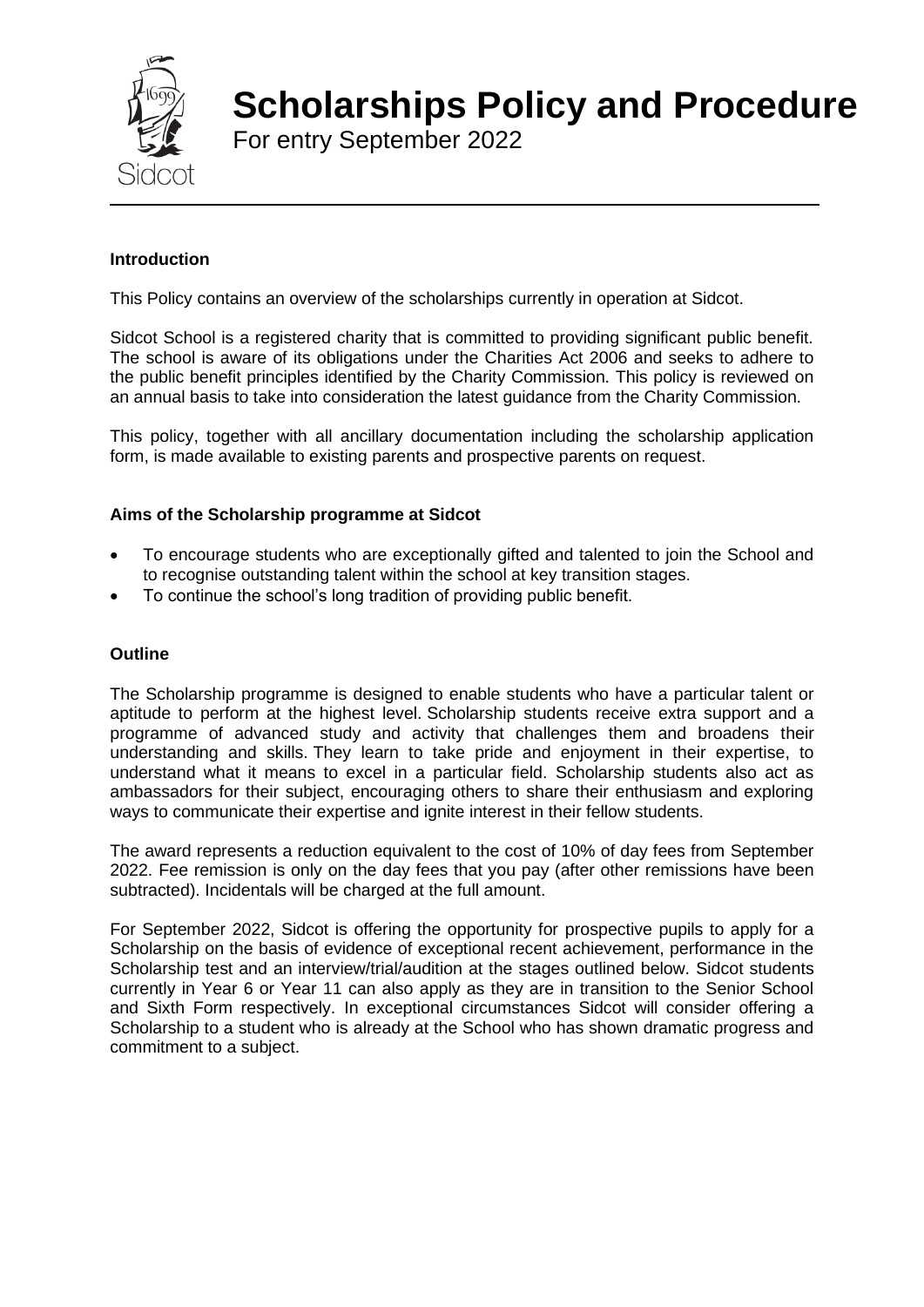## Senior School

On entry to Sidcot in Year 7, Year 9 and Year 10.

Sixth Form

On entry to Sidcot in Year 12.

### **Categories**

There are four categories of Scholarship:

- 1. **Academic:** this applies to all programmes studied within our Sixth Form.
- 2. **Talent:** the specialist subjects include Art, Design Technology, Drama, Music, Sport and Equestrian – the criteria for each is included in the Scholarship brochure.
- 3. **All-rounder**: this applies to students who demonstrate significant intellectual potential in more than one area. Assessment will be through a combination of academic papers and tasks around a specialist field. Students will also show a real commitment to the life and ethos of the School.
- 4. **Peace & Global:** new for this year for students entering Year 12, who embrace Sidcot's ethos through work within the environment, social justice and who demonstrate global awareness.

As part of the application, students will need to provide the following evidence:

- 1. A personal statement. Candidates are required to write a short personal statement (approximately 300 words) about their work and interests in relation to the category of Scholarship to which they have applied. (Please address the guidance on the Application form.)
- 2. A portfolio containing evidence of their achievements:

**Academic** – prizes and certificates, sample pieces of outstanding work, teacher references.

**Talent** – portfolio of achievements including examination results, examples of outstanding work, recordings, match reports, references from a specialist club, evidence of county level sporting success.

**All-rounder** – prizes and certificates, sample pieces of outstanding work, teacher references as proof of academic achievement as well as evidence of achievements that relate to the specific talent they have chosen to be judged on.

**Peace & Global** – present a project demonstrating how candidates have made a difference to the communities that they are part of, showing a passion for their concerns relating to world events.

Without supporting evidence, applications for Scholarships will be rejected.

It is essential for all students to attend a Scholarship interview either in person or via on-line media.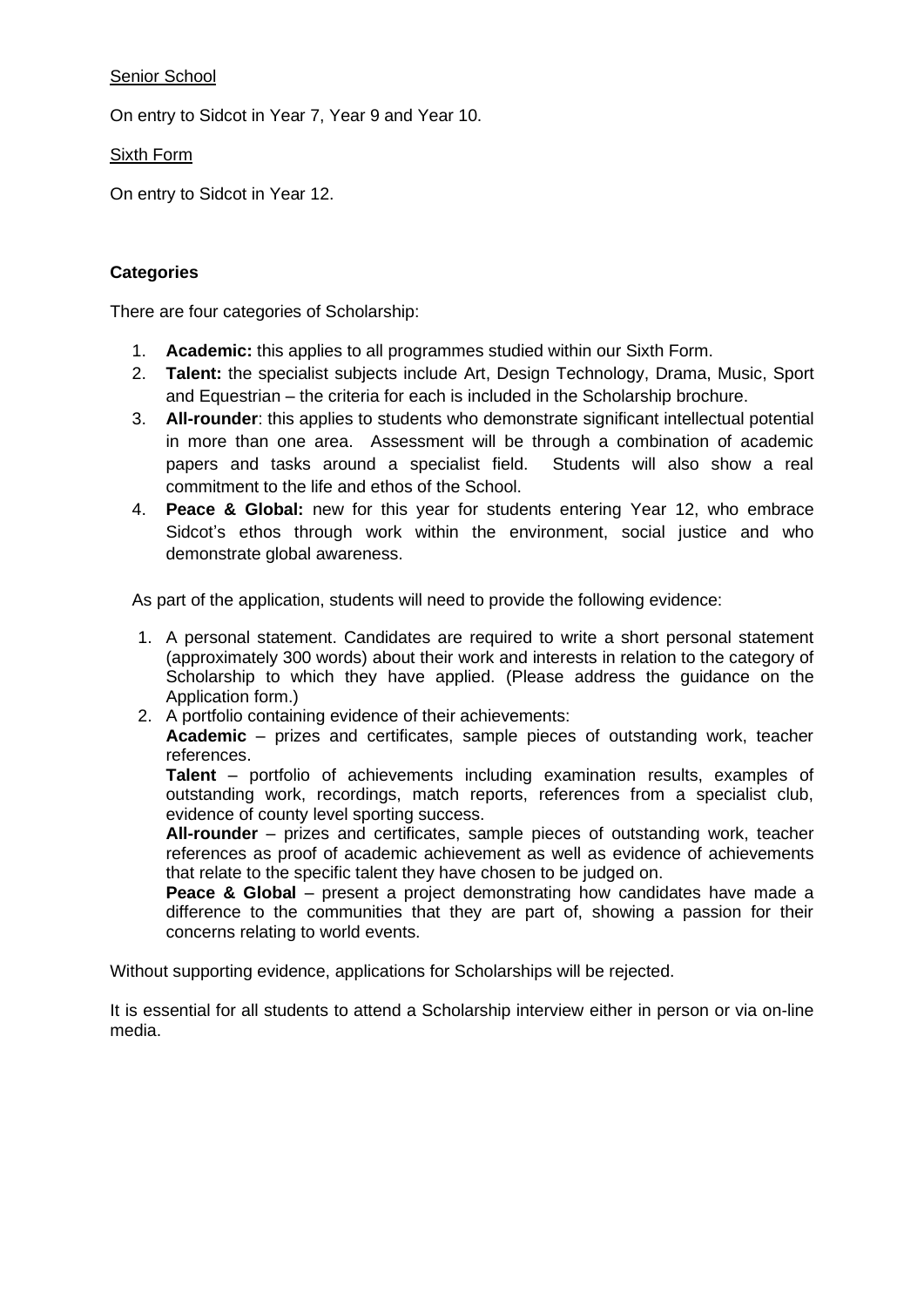### **Dates**

Sixth Form

| Scholarship application closing date | Monday 1 November 2021                                       |
|--------------------------------------|--------------------------------------------------------------|
| Scholarship Assessment papers        | Tuesday 9 November 2021                                      |
| <b>Special Talent Assessments</b>    | (Between Wednesday 10 November –<br>Friday 12 November 2021) |
| Senior School                        |                                                              |
| Scholarship application closing date | Monday 10 January 2022                                       |
| Scholarship Assessment papers        | Saturday 15 January 2022                                     |
| <b>Special Talent Assessments</b>    | Wednesday 19 January and<br>Thursday 20 January 2022         |

Scholarships are awarded subject to availability of spaces within the year group being entered. Pupils cannot apply for a Scholarship category for which they have previously made an unsuccessful application. For example, if you have previously applied for a talent scholarship you would only be eligible to apply for an academic scholarship or all-rounder scholarship in a subsequent year. Pupils can apply for one scholarship at a time.

**Each Scholarship is subject to an annual review of progress and the Head reserves the right to withdraw the Scholarship if satisfactory effort and progress are not being made or if the student is not contributing to the life of the School in an appropriate manner.**

Students who have already gained a Scholarship will retain their award and title throughout their time at the School, subject to an annual review of their performance and providing they continue to show the attributes of a Scholar. **Those moving from Year 11 to Sixth Form will have an interview, but will not need to take any formal assessment papers.**

For further information, please contact the Admissions Office by telephone on 01934 845212 or email [scholarships@sidcot.org.uk.](mailto:scholarships@sidcot.org.uk)

#### **Sixth Form Scholarship Application Process**

- 1. Complete the Scholarship application form and return, along with a copy of your son or daughter's most recent school report and evidence to support the application to: The Admissions Office, Sidcot School, Oakridge Lane, Winscombe, North Somerset, BS25 1PD no later than **Monday 1 November 2021.**
- 2. The application will be reviewed and an email will be sent inviting successful candidates to attend for the written Assessments and interview on **Tuesday 9 November 2021**. Unsuccessful candidates will be contacted by email.
- 3. Assessments/auditions/trials for specialist subjects will be arranged between **Wednesday 10 - Friday 12 November.**
- 4. Scholarship awards will be notified to parents on **Friday 19 November 2021** with announcements at School on Monday 22 November.
- 5. In the event of a Scholarship being awarded and accepted, external candidates must then make a formal application and register to join the School. The offer of a place is dependent on a satisfactory reference from the candidate's current school.